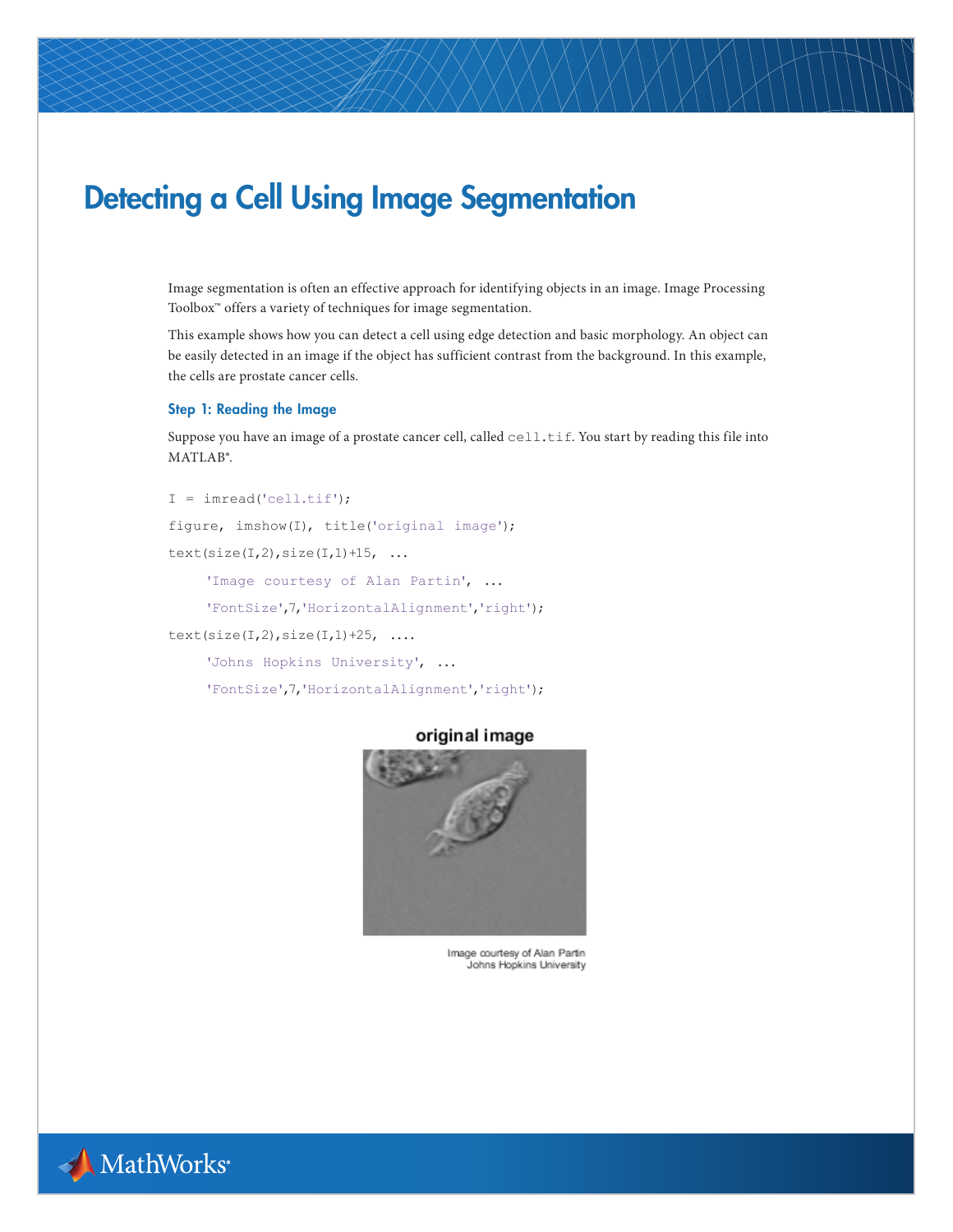#### Step 2: Detecting the Entire Cell

Two cells are present in this image, but only one cell can be seen in its entirety. To detect this cell, you can use *object detection*, or segmentation. The object to be segmented differs greatly in contrast from the background image. Image Processing Toolbox can detect changes in contrast by using operators that calculate the gradient of an image. The gradient image can be calculated, and a threshold can be applied to create a binary mask containing the segmented cell. You can start by using the edge function and the Sobel operator to calculate the threshold value. You can then tune the threshold value and use edge again to obtain a binary mask that contains the segmented cell.

```
[\sim, threshold] = edge(I, 'sobel');
fudgeFactor = .5;
BWs = edge(I,'sobel', threshold * fudgeFactor);
figure, imshow(BWs), title('binary gradient mask');
```


# binary gradient mask

#### Step 3: Dilating the Image

The resulting binary gradient mask shows lines of high contrast in the image. These lines do not quite delineate the outline of the object of interest. If you compare the mask with the original image, you can see gaps in the lines surrounding the object in the gradient mask. These linear gaps will disappear if the Sobel image is dilated using linear structuring elements, which you can create with the strel function.

```
se90 = stre1('line', 3, 90);se0 = stre1('line', 3, 0);
```
The binary gradient mask is dilated using the vertical structuring element followed by the horizontal structuring element. You can use the imdilate function to dilate the image.

```
BWsdil = imdilate(BWs, [se90 se0]);
figure, imshow(BWsdil), title('dilated gradient mask');
```
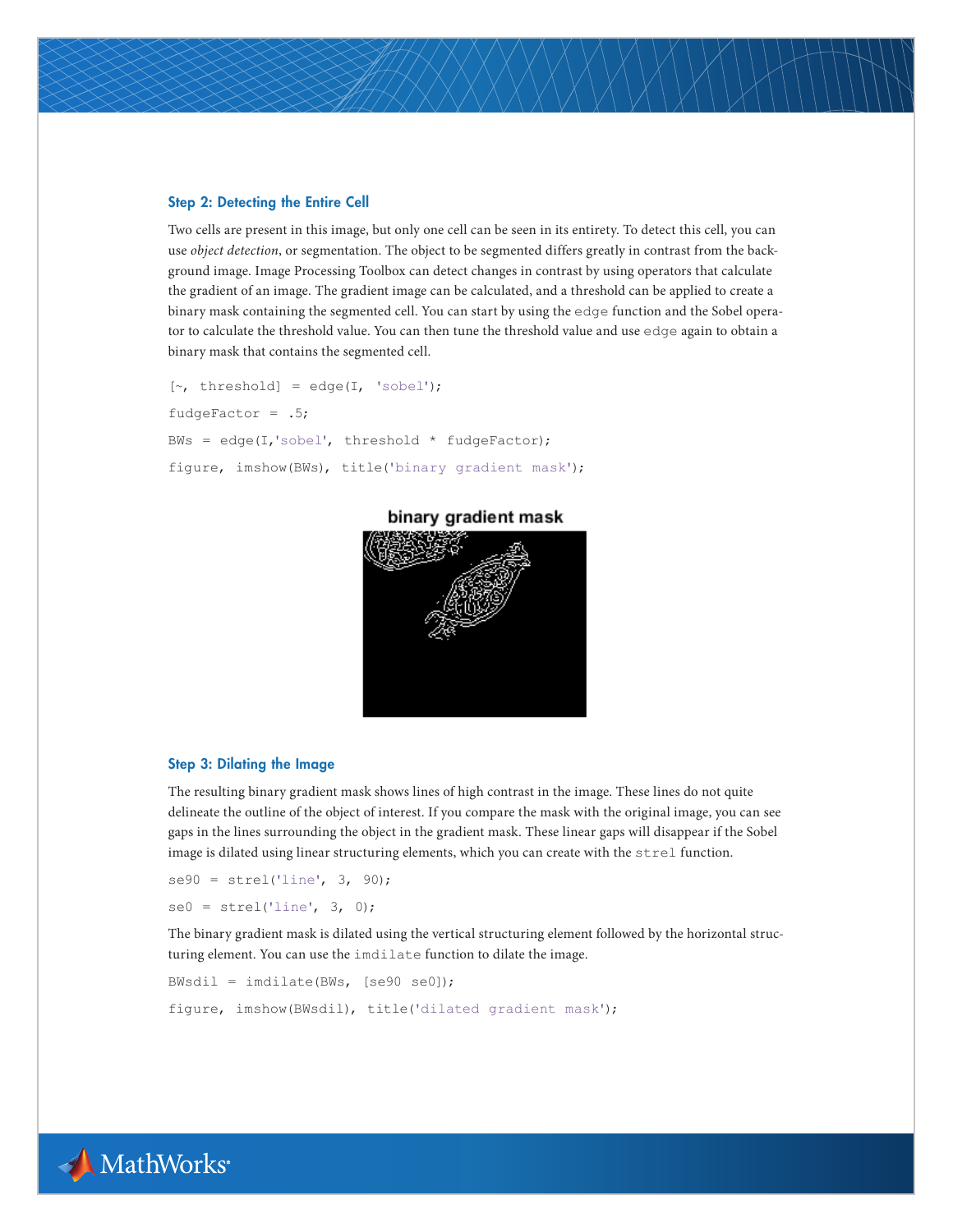# dilated gradient mask



#### Step 4: Filling Interior Gaps

The dilated gradient mask shows the outline of the cell quite nicely, but there are still holes in the interior of the cell. To fill these holes, you can use the imfill function.

```
BWdfill = imfill(BWsdil, 'holes');
figure, imshow(BWdfill);
title('binary image with filled holes');
```


binary image with filled holes

# Step 5: Removing Connected Objects on the Border

The cell of interest has been successfully segmented, but it is not the only object that has been found. You can remove any objects that are connected to the border of the image by using the imclearborder function. The connectivity in the imclearborder function is set to 4 to remove diagonal connections.

```
BWnobord = imclearborder(BWdfill, 4);
figure, imshow(BWnobord), title('cleared border image');
```
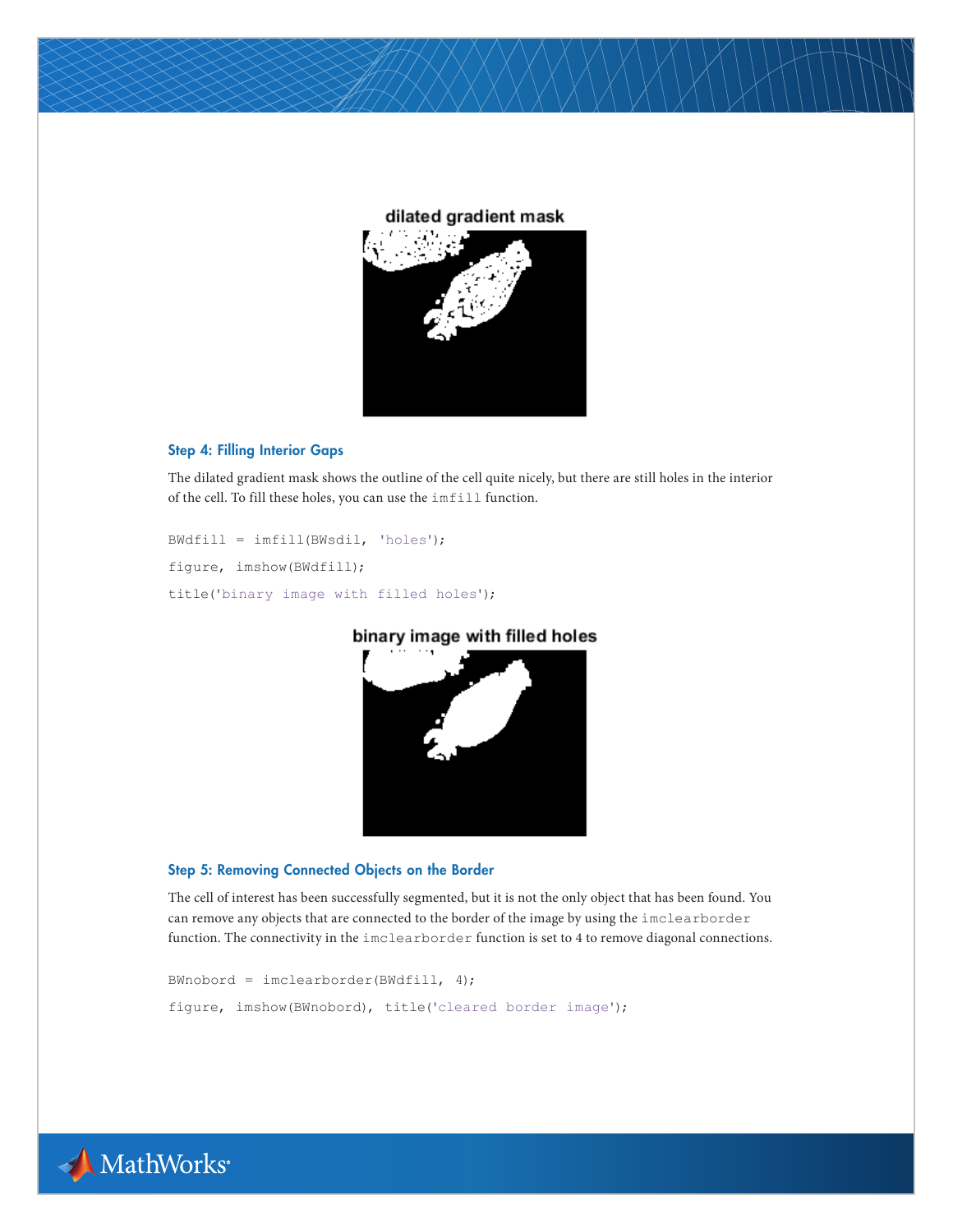# cleared border image



# Step 6: Smoothing the Object

Finally, in order to make the segmented object look natural, you can smooth the object by eroding the image twice with a diamond structuring element. To create the diamond structuring element, you can use the strel function.

```
seD = stre1('diamond',1);BWfinal = imerode(BWnobord,seD);
BWfinal = imerode(BWfinal,seD);
figure, imshow(BWfinal), title('segmented image');
```
segmented image



An alternate method for displaying the segmented object is to place an outline around it. The outline is created by using the bwperim function.

```
BWoutline = bwperim(BWfinal);
Segout = I;
Segout(BWoutline) = 255;
figure, imshow(Segout), title('outlined original image');
```